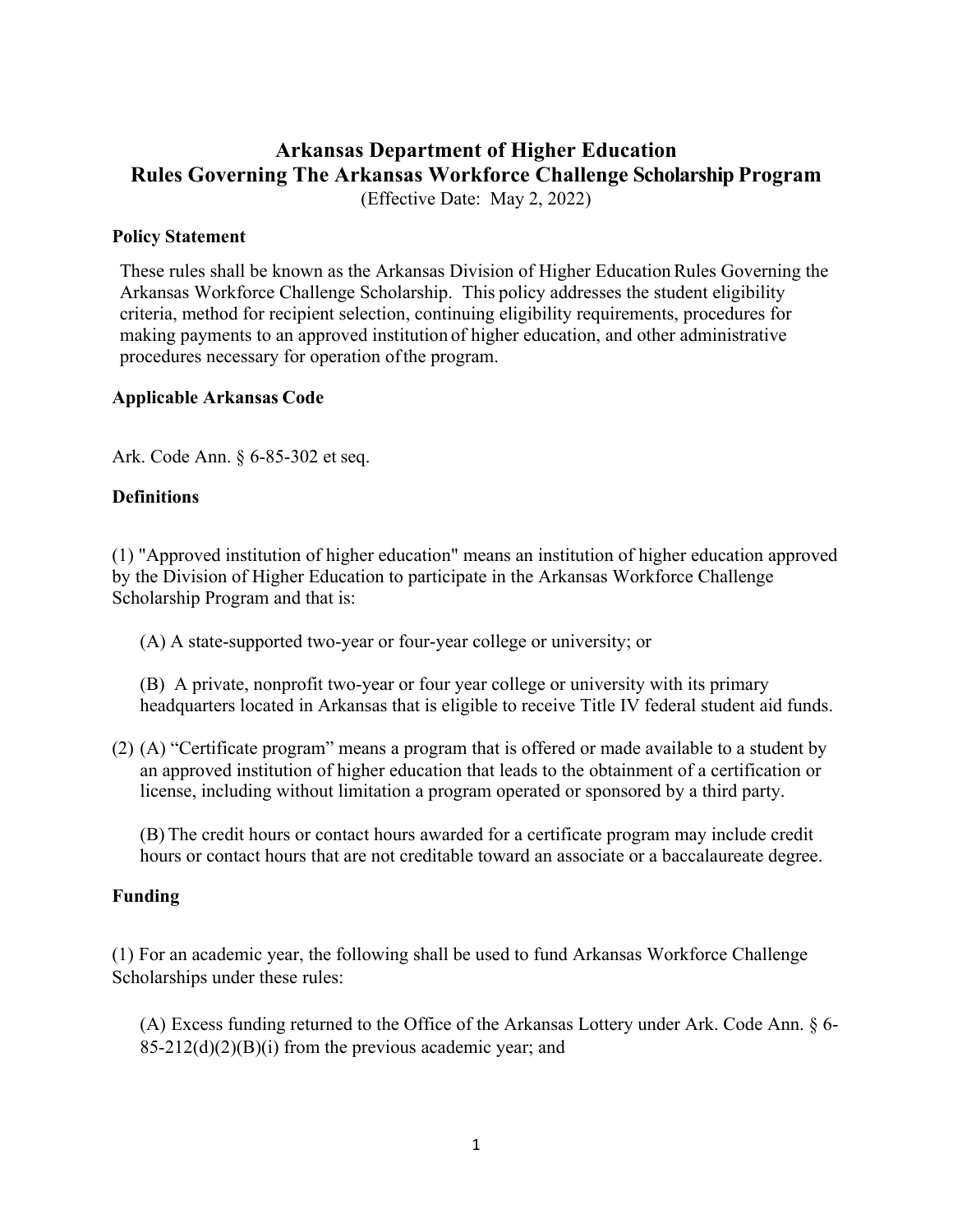(B) Net proceeds remaining from the previous academic year after the Office of the Arkansas Lottery:

- (i) Transfers the funds requested by the Division of Higher Education under Ark. Code Ann. § 23-115-801(c)(2); and
- (ii) Deposits the amount necessary to maintain the Scholarship Shortfall Reserve Trust Account under Ark. Code Ann. § 23-115-802 in an amount equal to twenty million dollars (\$20,000,000).

(2) A scholarship under these rules shall not be awarded for an academic year if:

(A) Less than two hundred fifty thousand dollars (\$250,000) is available under subsection (1) of this section; or

(B) The Division of Higher Education received a loan from the Scholarship Shortfall Reserve Trust Account under Ark. Code Ann. § 23-115-802 for the Arkansas Academic Challenge Scholarship Program -- Part 2, Ark. Code Ann. § 6-85-201 et seq., for the previous academic year.

(3) Any funds under subsection (1) of this section that are not disbursed for scholarships under these rules shall be carried over to the next academic year to be used for scholarships under these rules.

# **Procedures**

# **Eligibility Requirements.**

(1) A student is eligible to receive an Arkansas Workforce Challenge Scholarship for an academic year if the student applies to the Division of Higher Education by a date determined by the Division of Higher Education preceding the academic year and:

(A) Is an Arkansas resident or, if the student is less than twenty-one (21) years of age, either a parent of the student or the student is an Arkansas resident;

(B) Meets either of the following requirements:

- (i) Graduated from a:
	- (a) Public high school in Arkansas or another state;
	- (b) Private high school in Arkansas or another state; or
	- (c) Home school as recognized under Ark. Code Ann. § 6-15-501 et seq. or recognized by another state; or
- (ii) Received a high school equivalency diploma approved by the Arkansas Division of Workforce Services or another state;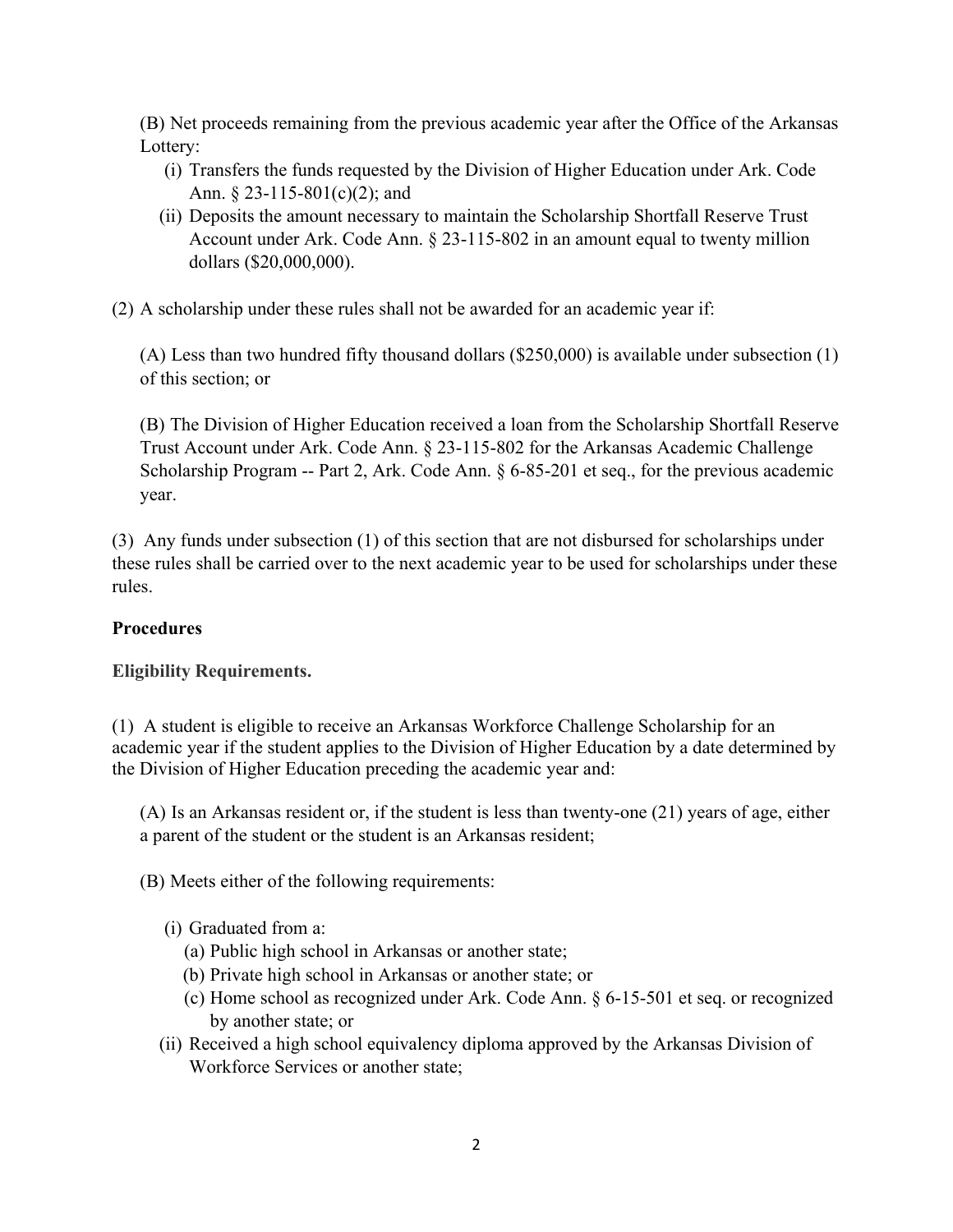(C) Is not receiving a scholarship under the Arkansas Academic Challenge Scholarship Program -- Part 2, Ark. Code Ann. § 6-85-201 et seq.;

(D) Is accepted for admission in a program of study at an approved institution of higher education that leads to an associate degree or a certificate program in one (1) of the following high-demand fields:

- (i) Industry;
- (ii) Health care; and
- (iii) Information technology; and
- (E) (i)Whose program of study or certificate program will result in the student's being qualified to work in an occupation identified by the Arkansas Division of Workforce Services under subdivision  $(1)(E)(ii)(a)$  of this section.
	- (ii) (a)The Division of Workforce Services shall provide annually to the Division of Higher Education by March 1 a list that identifies the five (5) most in-demand occupations in this state in each high-demand field under subdivision (1)(D) of this section that require the completion of a program of study that leads to an associate degree or a certificate program.

(b) The Division of Workforce Services shall publish on its website the list under subdivision  $(1)(E)(ii)(a)$  of this section and data supporting the list.

(2) A student who received a scholarship under these rules and successfully completed a program of study or certificate program that meets the requirements under subdivision (1)(D) of this section is eligible to reapply for a scholarship under these rules if the student is accepted for admission in a different program of study or certificate program that meets the requirements under subdivision (1)(D) of this section.

(3) A student who received a scholarship under these rules and does not successfully complete the program of study or certificate program is eligible to reapply for and receive a scholarship one (1) time only.

**Distribution – Award Amounts.**

(1) If funds are available, the Division of Higher Education ("Division") shall distribute Arkansas Workforce Challenge Scholarships to all students who meet the eligibility requirements.

- (2) (A) The Division shall distribute scholarships from the funds available in an equal amount to every student eligible to receive a scholarship.
	- (B) Except as provided in subsection (3) of this section, the maximum scholarship award a student may receive in an academic year shall be the lesser of:
		- (i) Eight hundred dollars (\$800); or
		- (ii) (a)The cost of the certificate program or program of study.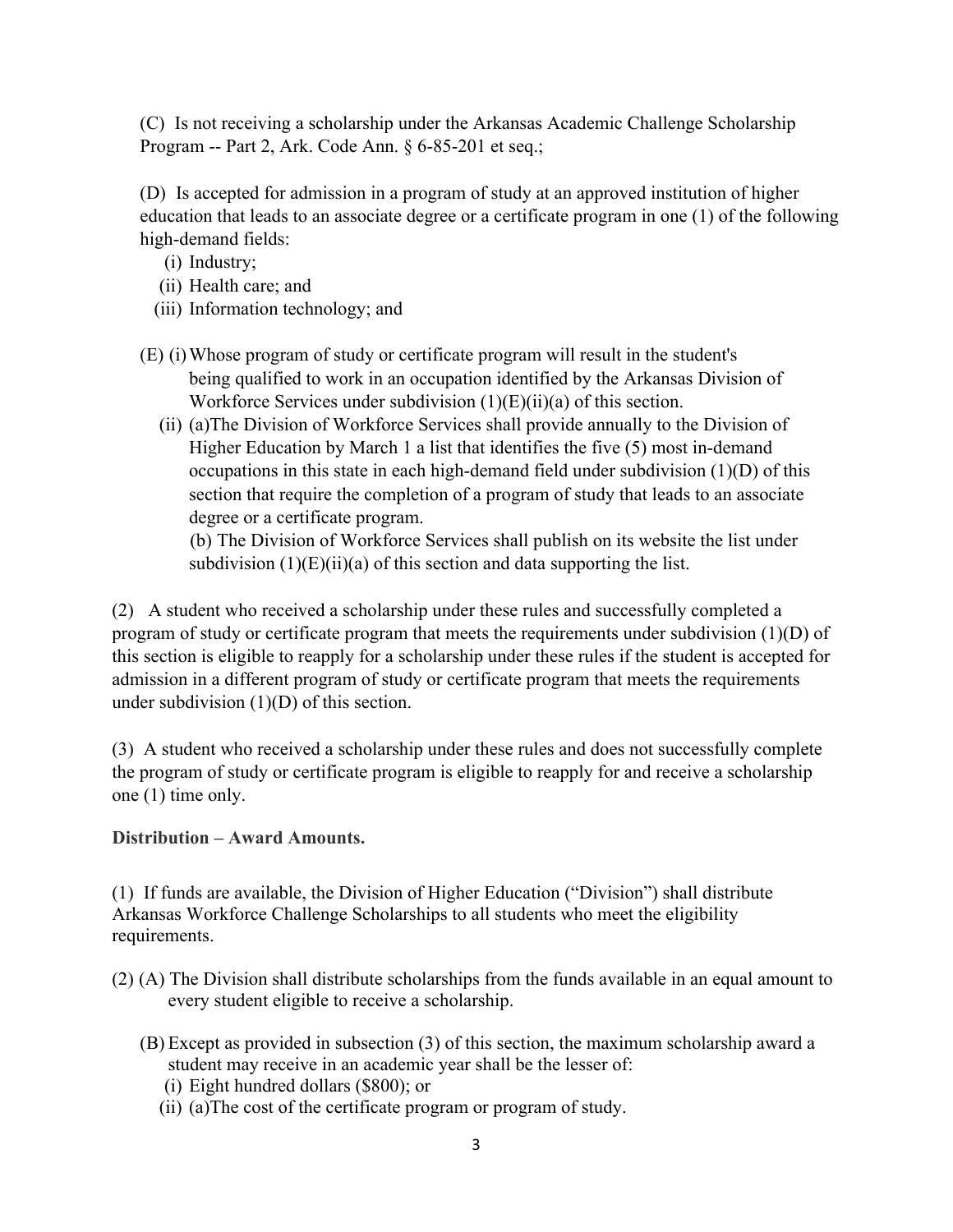- (b)The cost of a certificate program or program of study shall be limited to:
	- 1) Tuition, fees, or other charges;
	- 2) Textbooks or other course materials; and
	- 3) Equipment needed for a course.
- (C) The scholarship awards may be used for expenses included in the cost of the certificate program or program of study.
- (D)A scholarship under this section shall be only for the academic year for which it is awarded.
- (3) (A) If the division has funds remaining after making the distributions under subsection (2) of this section, the division shall distribute scholarships to students for the summer term of the academic year.

(B) If funds are available under subdivision (3)(A) of this section, a student shall apply for a scholarship for a summer term by a date determined by the division preceding the summer term.

- (C) (i) The division shall distribute scholarships for a summer term in the same manner as under subsection (2) of this section.
	- (ii) Scholarships for a summer term may be used in the same manner as under subsection (2) of this section.

(D)A student who received a scholarship under subsection (2) of this section may also receive a scholarship for a summer term.

(4) The division shall disburse scholarship awards on behalf of an eligible student directly to the approved institution of higher education.

## **Institutional Responsibilities.**

(1) College/University Responsibilities

### (A)Administrative Agreement

The chief executive officer of the eligible institution is responsible for appointing one representative from the financial aid office to act as administrator of the Arkansas Workforce Challenge Scholarship and to receive all communications, forms, etc. This representative is responsible for verification, data and compliance with all program rules and regulations. The institution must comply with all rules and regulations in order to maintain continued eligibility status.

### (B) Disbursement Records

The institution shall maintain information on the student indicating disbursement of scholarship funds.